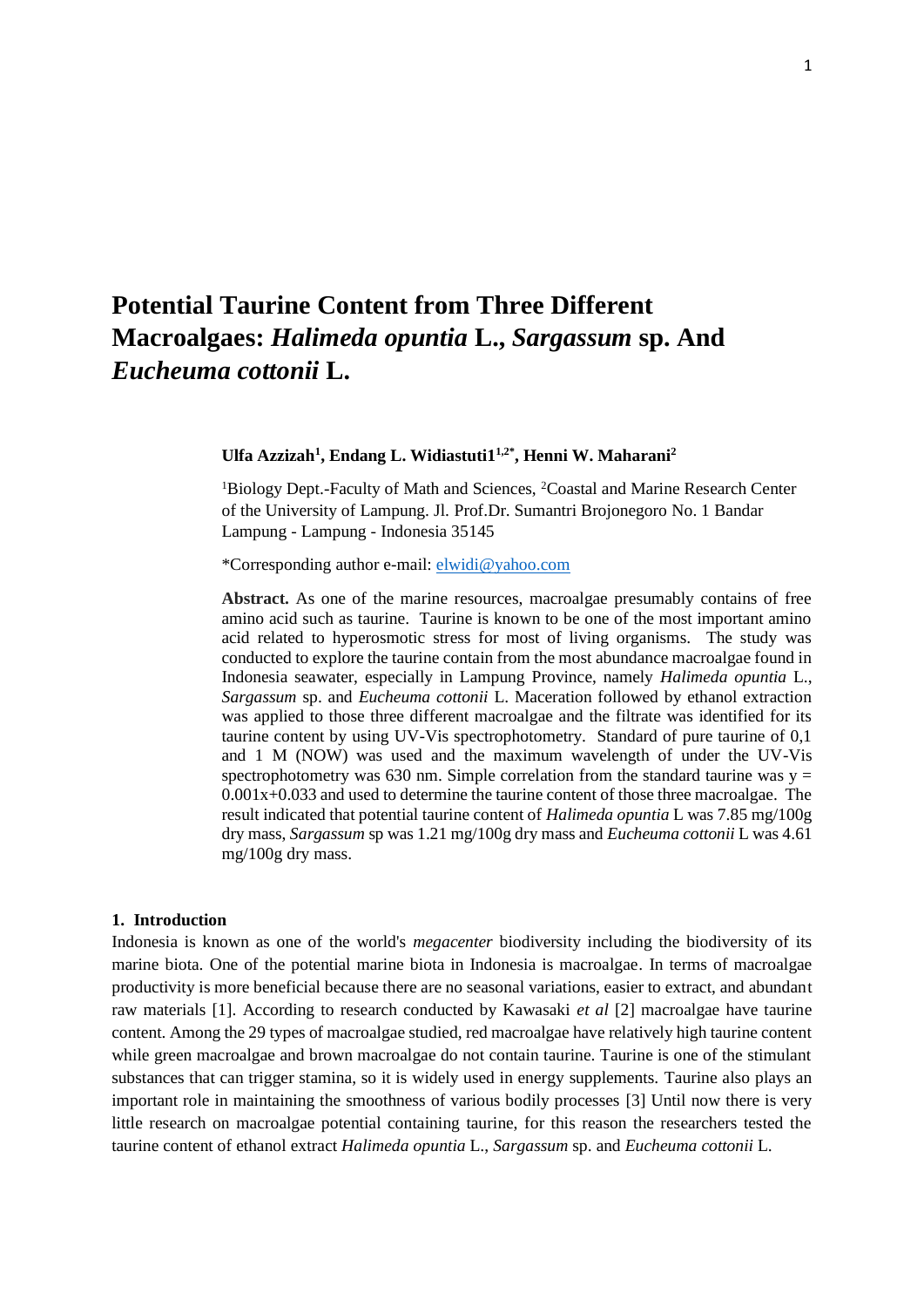## **2. Methods**

# **2.1 Place and time of research**

The research was conducted in Mei 2019 until June 2019, in the Botanical Laboratory of Biology Department, Faculty of Mathematics and Natural Sciences, University of Lampung.

# **2.2 Tools and Materials**

The tools used in this research are UV-Vis spectrophotometry, oven, *rotary evaporator*, *Erlenmeyer & beaker glasses*, *vortex*, measuring cup, test tube, test tube rack, *buchner* funnel, pipette volume, dropper pipette, filter paper, carbon paper, *blender*, and a stirrer. The materials used are *Halimeda opuntia* L., *Sargassum* sp., *Eucheuma cottonii* L., ethanol 96%, taurine powder (NOW), and aquades.

# **2.3 Extraction Process of Macroalgae**

*Halimeda opuntia* L., *Sargassum* sp. and *Eucheuma cottonii* L. used in this study were obtained from Ketapang Beach, Lampung - Indonesia. *Halimeda opuntia* L., *Sargassum* sp. and *Eucheuma cottonii* L. were best washed with running water, dried in an oven at 40˚C , and crushed in to powder. As much as 100 grams of powder of each macroalgae was soaked with 1000 ml of ethanol 96 % and let stand for 48 hours, maserate then was filtered with a *Buchner* funnel and the obtained filtrate is concentrated using a *rotatory evaporator* [4].

# **2.4 Setting Level of Taurine Total**

# **2.4.1 Determination Wavelength Maximum**

The maximum wavelength was determined by the detection of the absorbance value of one standard taurine solution in the wavelength range of 400-800 nm using UV-Vis spectrophotometry. The standard solution of 1 M taurine was determined for its absorbance using UV-Vis spectrophotometry and it was at wavelength of 400-800 nm with distilled water absorption.

## **2.4.2 Determination Standard Curve Taurine**

A total of 12.5 grams of taurine powder were added with 10 ml of distilled water, then homogenized using *vortex* until it dissolved completely. After that 20 dilutions were carried out so that the concentration of standard solution of taurine 0.1 M and 1 M was obtained. Each standard solution was measured for absorbance at the maximum wavelength, then a calibration curve was made for the relationship between taurine (M) concentration and absorbance value.

#### **2.4.3 Determination of Total Taurine Levels**

1 gram of ethanol extract of *Halimeda opuntia* L., *Sargassum* sp. and *Eucheuma cottonii* L. were dissolved in 10 ml of distilled water. Absorbance of each solution of macroalgae ethanol extract was measured by UV-Vis spectrophotometry at maximum wavelength. Repeated 3 times.

#### **2.5 Data Analysis**

The data obtained were analyzed quantitatively and presented in the form of data tabulation. The primary data obtained from the absorbance value of the taurine as comparative solution used as a standard curve so that a linear regression equation was obtained  $y = ax + b$ . Total levels of taurine in *Halimeda opuntia* L., *Sargassum* sp. and *Eucheuma cottonii* L. samples were calculated by entering each absorbance value into linear regression equations and the results were expressed in mg units in gram extract of macroalgae.

## **3. Results and Discussion**

# **3.1 Determination of maximum wavelength**

The results of determining the maximum wavelength of a standard solution of 1M taurine in the wavelength range of 400-800 nm (Figure 1).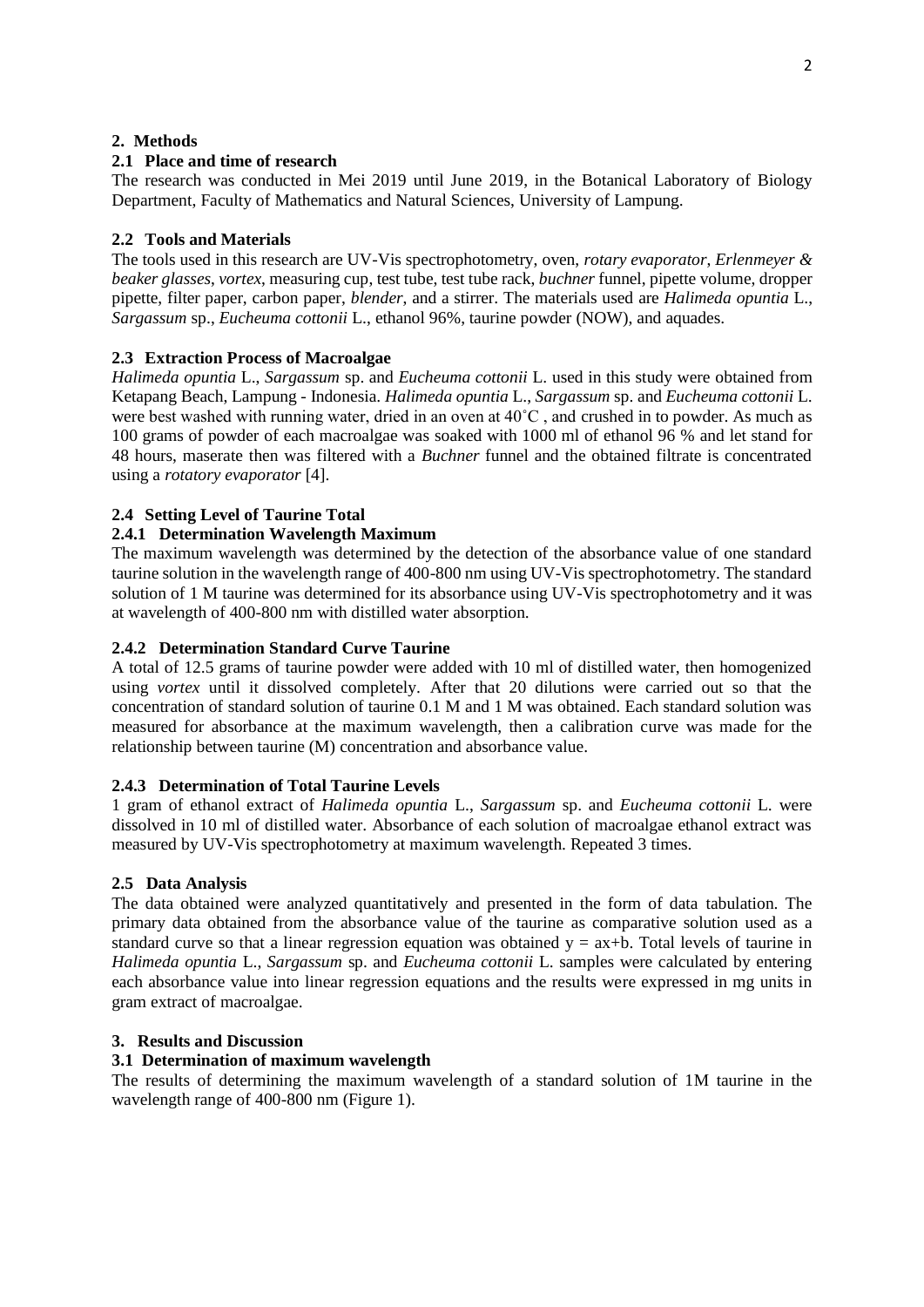

Figure 1. The maximum wavelength of taurine solution

The purpose of determining the maximum wavelength was to determine the taurine wavelength that is able to provide maximum absorption so that it can be absorbed by UV-Vis spectrophotometry. Obtained wavelength measurement results with 3 times the control at maximum absorption 0.044 with a wavelength of 630 nm. In accordance with the literature which states that Taurine has a maximum wavelength of 630 nm [5].

#### **3.2 Taurine standard curves and linearity test**

The concentration used in the standard curve of curricula is 0.1 M and 1 M with a maximum wavelength of 630 nm. Standard curve taurine can be seen in Figure 2.



Figure 2. Taurine standard curve

Taurine standard curve was applied by making taurine solution with the concentration of 0.1 M and 1 M. Based on the result obtained in Figure 2, the standard solution of taurine 0.1 M had an average absorbance of 0.034 while the standard solution of taurine 1 M had an average absorbance of 0.035, this shows that the absorbance value produced increases parallel to the increase in taurine concentration. This was also in accordance with the Lambert-Beer law where A= abc, ie the absorbance value (A) is directly proportional to the concentration value (c) [6].

From the taurine standard curve obtained a linear regression equation between concentration and absorbance, namely  $y = 0.001x + 0.033$  with the value of correlation coefficient that is  $r = 1$ . Based on the results obtained the correlation coefficient value obtained has met the requirements of AOAC [7] which is close to or equal to 1.

The resulting linear regression equation then was used to determine taurine concentrations in ethanolic extraction of *Halimeda opuntia* L., *Sargassum* sp. and *Eucheuma cottonii* L. by entering the absorption value into the regression equation of  $y = 0.001x + 0.033$ .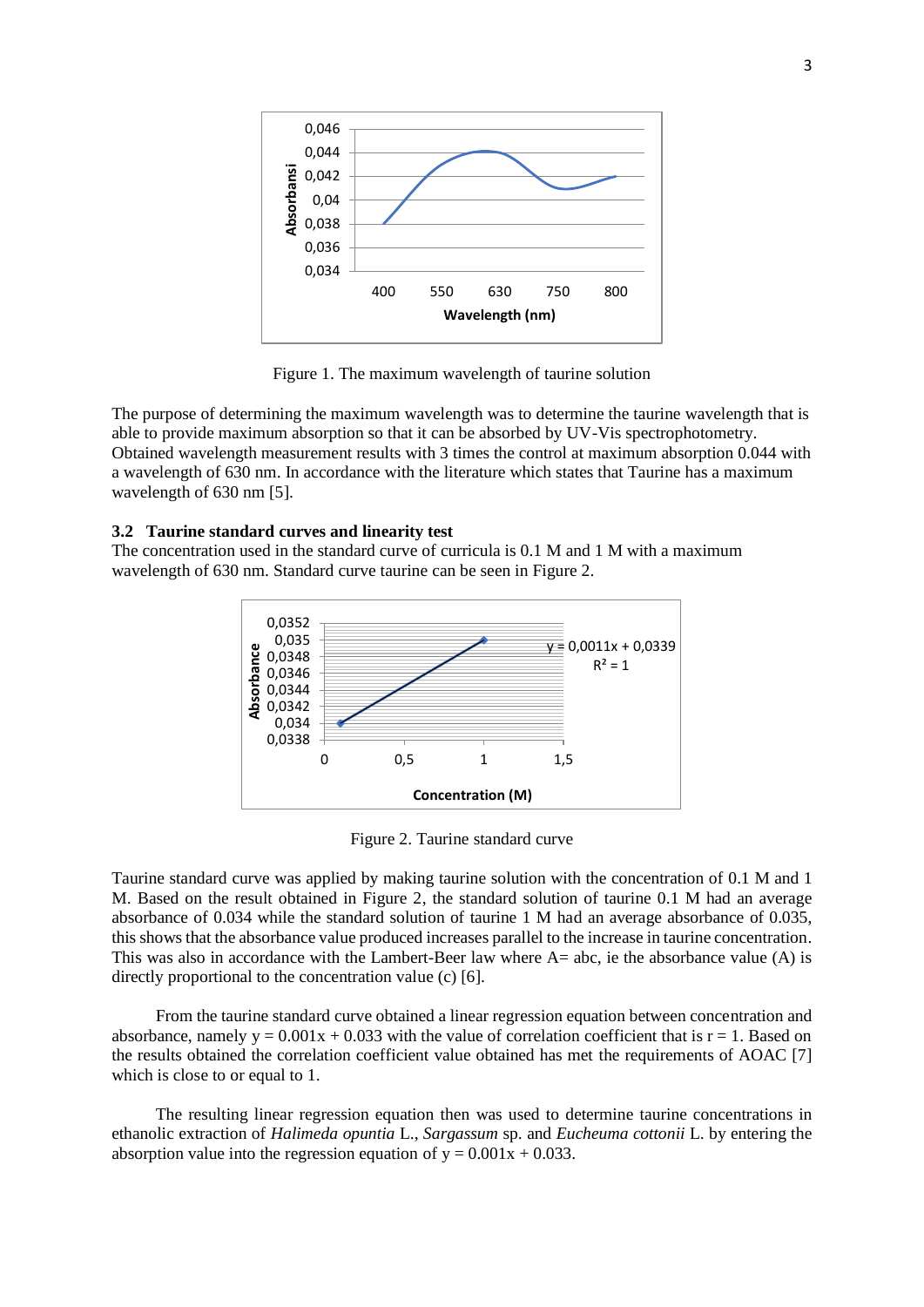The standard curve was the relationship between the absorbance value of concentration. The standard curve produced could be used for linearity testing. The purpose of the linearity test was to prove the existence of a linear relationship between the concentration of the substance and the response of the tool. Linearity was usually expressed in correlation coefficient (r).

#### **3.3 Linearity test**

Table 1. The linearity test results of taurine standard solutions

| <b>Concentration</b> (M)    | <b>Replication</b> | <b>Absorbance</b> | Average |
|-----------------------------|--------------------|-------------------|---------|
|                             |                    | 0.034             |         |
| 0.1                         | 2                  | 0.034             | 0.034   |
|                             | 3                  | 0.034             |         |
|                             |                    | 0.034             |         |
|                             | $\mathfrak{D}$     | 0.035             | 0.035   |
|                             | 3                  | 0.035             |         |
| Slope (b)                   |                    | 0.033             |         |
| Intercept axis (a)          |                    | 0.001             |         |
| Correlation coefficient (r) |                    |                   |         |

Then the regression equation obtained  $y = a + bx$  $y = 0.001x+0.033$ 

Correlation coefficient (r) equal to 1 from the standard curve shows a correlation between concentration and absorbance. If the number of correlation coefficient (r) is equal to 1, then the two variables have a perfectly positive linear relationship.

#### **3.1.4 Determination of possible taurine concentration on macroalgae extract**

| <b>Sample</b> | <b>Absorbance</b> | Average<br>absorbance | <b>Total</b><br><b>Levels</b><br>(mg/100g) | Average<br><b>Levels</b><br>(mg/100g) | <b>Total level</b><br>(mM) |
|---------------|-------------------|-----------------------|--------------------------------------------|---------------------------------------|----------------------------|
|               | 0.798             |                       | 7.65                                       |                                       |                            |
| H. opuntia    | 0.833             | 0.818                 | 8.00                                       | 7.85                                  | 6.20                       |
|               | 0.823             |                       | 7.90                                       |                                       |                            |
|               | 0.154             |                       | 1.21                                       |                                       |                            |
| Sargassum     | 0.154             | 0.154                 | 1.21                                       | 1.21                                  | 0.96                       |
| sp            | 0.154             |                       | 1.21                                       |                                       |                            |
|               | 0.493             |                       | 4.60                                       |                                       |                            |
| E. cottonii   | 0.500             | 0.495                 | 4.67                                       | 4.61                                  | 3.60                       |
| L             | 0.491             |                       | 4.58                                       |                                       |                            |

Table 2. Taurine concentration in ethanol extraction of macroalgae

#### **3.2 Discussion**

Ethanol extract of *Halimeda opuntia* L. had average absorbance of 0.818 with potential taurine concentration of the sample was 7.85 mg/100g dry mass. While ethanol extract of *Sargassum*  sp. obtained the average absorbance of 0.154 with potential total taurine concentration was 1.21 mg/100g dry mass. While the ethanol extract of *Eucheuma cottonii* L. obtained the average absorbance of 4.950 with potential total taurine content in the sample of 4.62 mg/100g dry mass.

In this study, all of ethanol extract of macroalgae indicated possibly to contain natural taurine. Based on the results, *Halimeda opuntia* L. had the highest taurine content compared to other two macroalgae, namely *Sargassum* sp and *Eucheuma cottonii* L. This high content of taurine in *Halimeda* presumably due to several factors, ecologically, physiologically and histology of *Halimeda*.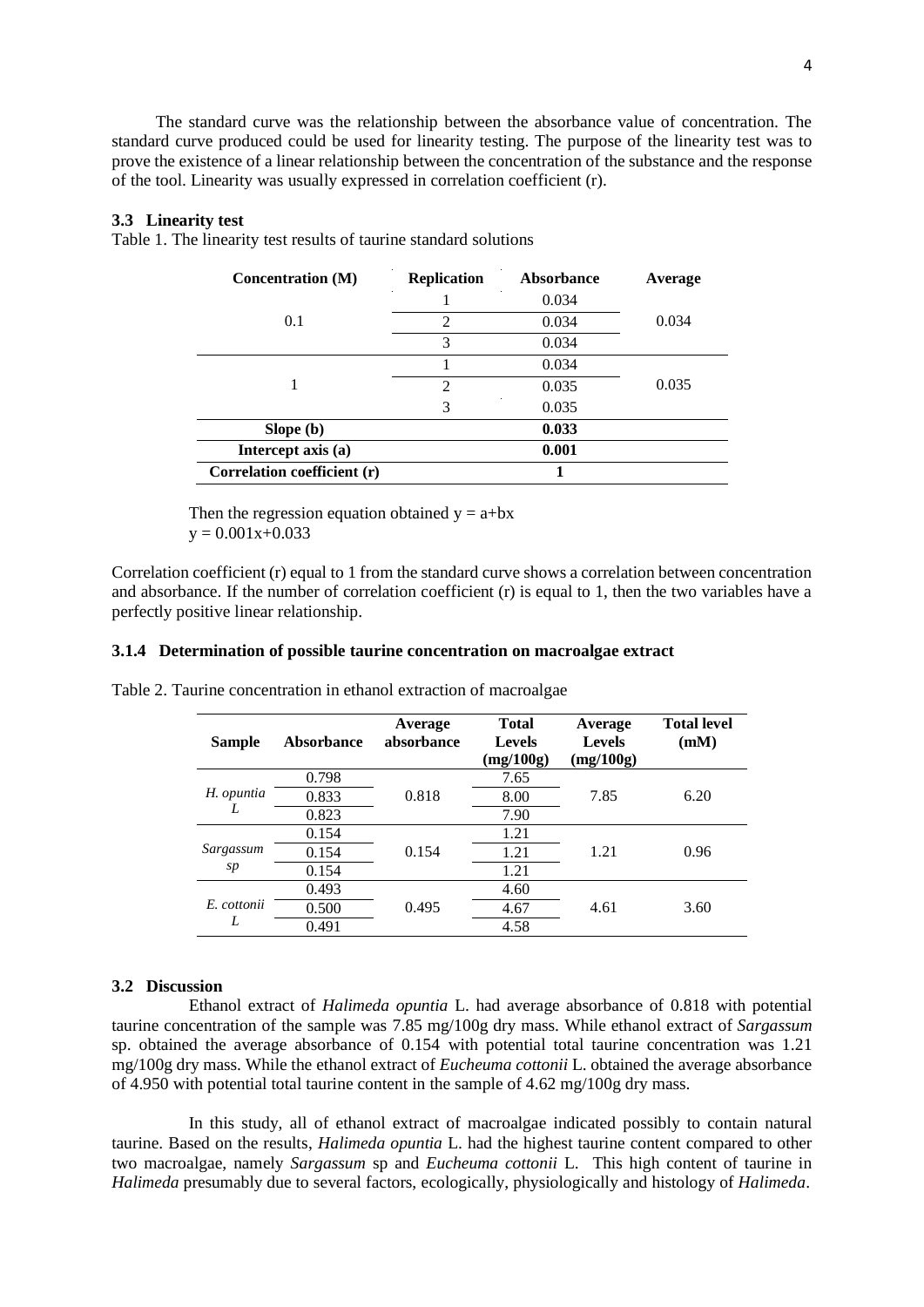*Halimeda opuntia* L. grows in shallow waters, specifically in the interdal zone with sea water fluctuates following tides. It can experience two tides and twice low tide with almost the same height that occurs regularly. The average tidal period is 12 hours 24 minutes. During low tide, *Halimeda opuntia* L. suffered from dry and easily exposed to ultraviolet radiation, on the contrary, during high tide *Halimeda opuntia* L. submerged in sea water with varying salinity levels. This extreme environmental condition allows *Halimeda opuntia* L. to adapt by producing secondary metabolites, one of which in the form of taurine. Taurine plays an important role as one of organic osmolytes compound in macroalgae.

According to Strange and Jackson [8] taurine is an organic osmolyte compound from amino acid derivatives containing sulfurhydril groups which serves to protect cells from a changing environment. Organic osmolytes are found in high concentrations of around 10mM to 100mM in the cytosol of all organisms from low to high levels, from bacteria to humans.

Taurine also acts as an osmoprotective in osmoregulation so that the distribution of energy replaced by taurine can be used for growth [9]. The increasing in extracellular osmolarity will be balanced by an increase in intracellular organic osmolyte in response to compensate for changes in environmental conditions. The bulging of cells will result in the entry of organic osmolytes from the outside which largely due to an active increase in osmolyte transport [9]. Cells that experience osmotic stress generally will accumulate more taurine as a compatible osmolyte compound [9].

Based on the other study related to histology of those three macroalgae indicated that they had different structures [10,11,12,13]. *Sargassum* sp. and *Eucheuma cottonii* L. cells had almost similar cell shapes, namely oval round with small diameter sizes and coinciding. Whereas in *Halimeda opuntia*  L. cells were polygonal [11] with large cell diameter sizes.

On the surface of *Halimeda opuntia* L. cells there was high enough calcium content in the form of calcium carbonate. Calcium carbonate  $(CaCo<sub>3</sub>)$  came from metabolic results, deposited in *thallus* cell *tissues*, in the form of aragonite and calcite [11]. Aragonite was a mineral from calcium carbonate that was formed at low temperatures [11].

The cell number in macroalgae is influenced by salinity [14]. Water quality parameters that greatly influence the development and growth of macroalgae was salinity, this was directly related to osmoregulation that occurs in cells [15,16,17]. Presumably taurine was also accumulated in this action.

Adaptation success will determine the sustainability of organisms in shallow waters [18]. Therefore, *Halimeda opuntia* that survived in the intertidal zone could accumulate more taurine as osmolyte compound to overcome the changing variations in the environment.

Meanwhile, some study indicated that taurine could be correlated with chlorophyll a [19]. Chlorophyta is the largest group of algal vegetation containing chlorophyll a [20]. In the chloroplast assimilation occurs wherein photosynthetic reducing agents together with ATP played a role in absorbing sulfur compounds [21]. This was related to the synthesis of taurine which requires sulfur, the sulfur is absorbed in the form of sulfate ions for the formation of PAPS-AS (adenosine-3'-phosphate-5'-phosphosulfate). The study also indicated that taurine synthesis in algae occur via the serine/sulfate pathway. This pathway used organic sulfate in the L-serine carbon backbone. L-serine was converted to 2-aminoacrylate by the enzyme L-serine dehydratase, then converted to cysteate by PAPS-AS (adenosine-3'-phosphate-5'-phosphosulfate). Cysteate then would be decarboxylated with the help of CSAD/GAD enzyme to taurine [20].

#### **4. Conclusion**

 The result indicated that potential taurine content of *Halimeda opuntia* L was 7.85 mg/100g dry mass, which was much higher compared to *Sargassum* sp (1.21 mg/100g dry mass) and *Eucheuma cottonii* L. (4.61 mg/100g dry mass).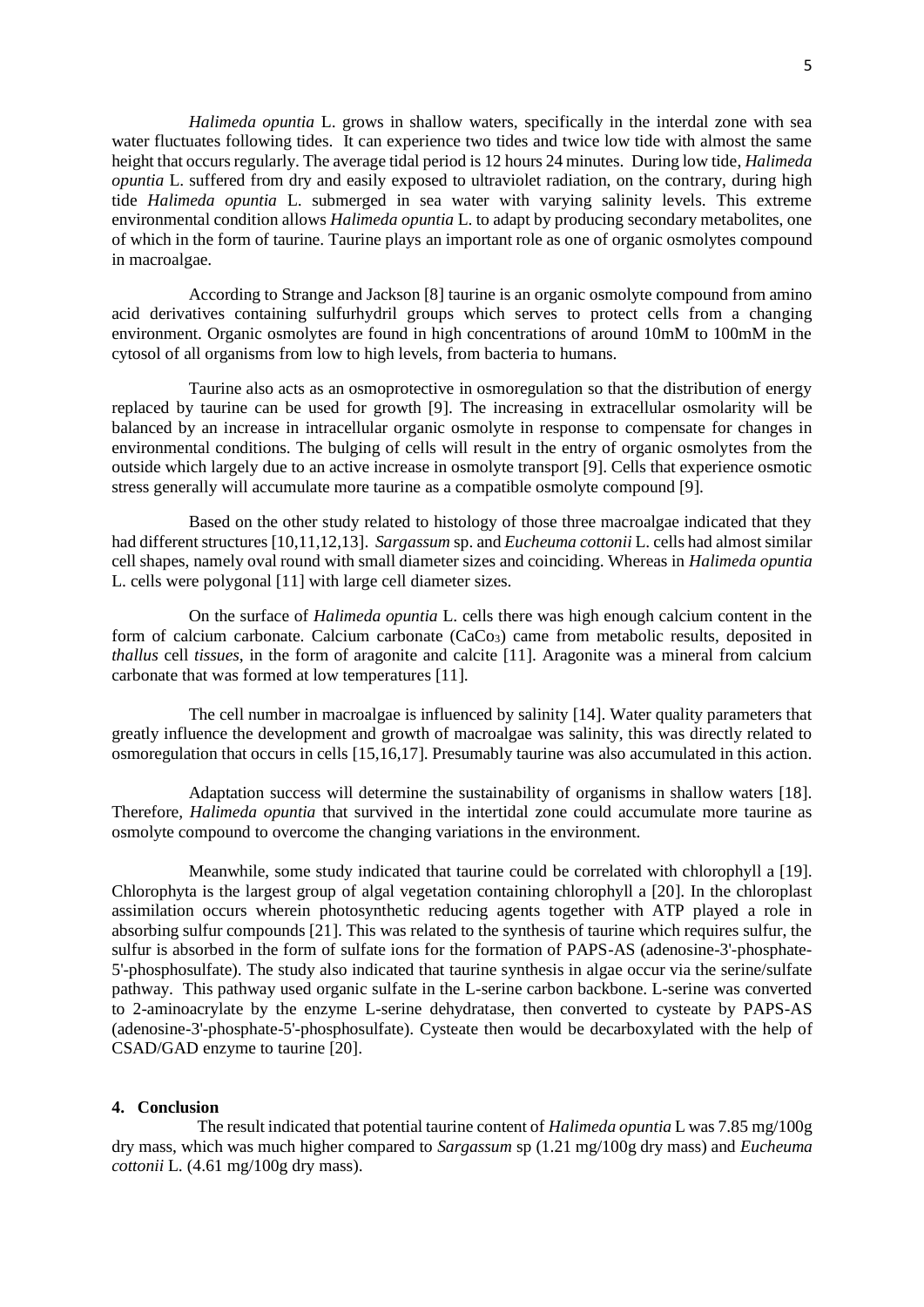#### **References**

- [1] Waryno, T. 2008. Biogeografi Alga Makro (Rumput) Laut di Kawasan Pesisir Indonesia. Kumpulan Makalah Periode 1987-2008.
- [2] Kawasaki, A., A. Ono., S. Mizuta., M. Kamiya., T. Takenaga., S. Murakami. 2017. The Taurine Content of Japanese Seaweed. *Taurin 20*, Advances in Experimental Medicine and Biology 975.
- [3] Militante, J.D., Lombardini, J.B. 2002. Taurine: evidence of phsyological function in the retina. *J. Nutrition Neurosci*. 5 (2):75-90.
- [4] Indriani, M. 2014. Ekstraksi Rumput Laut Cokelat *Sargassum* sp*.* (cp 02) dan Pengujian Ekstrak sebagai Inhibitor Tirosinase (Tesis). Institut pertanian bogor. Bogor.
- [5] Lau, Oi-Wah., Lukt, Shiu-Fai, dan Chiu, Teresa P.Y. 1990. Spectrophotometric determination of taurine in food samples with phenol and sodium hypochlorite as reagents and ion-exchanges clean-up. *Department of Chemistry, Chinese University of Hongkong, Shatin, N.T., Hong Kong*. 115.
- [6] Day, R.A., Underwood, A. 2002. Analisis Kimia Kuantitatif, Edisi Ke-6. Erlangga. Jakarta.
- [7] Association of Analytical Commubities. 2002. AOAC Guidelines for Single Laboratory Validation of Chemical Methods for Dietary Suplement and Botanicals.
- [8] Strange, K., dan P.S. Jackson. 1997. *Swelling Activated Organic Osmolyte Effucks : A New Role for Anion Channel.* Kidney International Vol. 48. The International Society of Nephrology. Massachussets. USA.
- [9] Pamungkas, W. 2016. Pemberian senyawa osmolit organik taurin pada pakan buatan terhadap respon pertumbuhan cobia di BBPBL Lampung. Digital Repository Unila.
- [10] Kadi, A. 1987. Cara Mengenal Jenis-jenis dari Makroalga *Halimeda*. Oseana, Volume XII, No.1:1-12.l
- [11] Kadi, A. 2015. Karakteristik Makro Algae Berzat Kapur di Perairan Tanjung Sira Lombok-Barat. Pusat Penelitian Oseanografi – LIPI. Jakarta.
- [12] Triastinurmiatiningsih., Ismant., Ertina. 2011. Variasi Morfologi dan Anatomi *Sargassum* sp. di Pantai Bayah Banten. Ekologia, Vol.11 No. 2: 1-10.
- [13] Darmawati. 2014. Analisa Histology Sel *Euchema cottonii* pada kedalaman berbeda. Octopus Jurnal Ilmu Perikanan, Vol.3 No.1.
- [14] Erich, S.K. and G. Pierre. 1999. Micro environmental control on biomineralization: superficial processes of apatite and calcite precipitation in Quaternary soil Reussillon, France. Sedimentology. 46(3).463-476.
- [15] Arisandi, A., Marsoedi., H. Nursyam, dan A. Sartimbul. 2011. Pengaruh salinitas yang berbeda terhadap morfologi, ukuran dan jumlah sel pertumbuhan serta rendemen keraginan *Kappaphycus* alvarezi. Jurnal ilmu kelautan. 16 (3)143-150.
- [16] Choi, T.S., E.J. Kang., J.H. Kim, dan K.Y. Kim. 2010. Effects of salinity on growth and nutrient uptake of *Ulva pertusa (Chlorophyta)* from an eelgrass bed. Algae, 25 (1): 17-25.
- [17] Marwita, R.S.P. 2013. Efek sinergis taurin lintah laut (*Discodoris* sp.) dan temulawak (*Curcuma xanthorriza* Roxb.) dalam serbuk minuman fungsional. Skripsi. Institut Pertanian Bogor. Bogor.
- [18] Tjitrosoepomo, G. 2011. *Taksonomi Tumbuhan : Schizophyta, Thallophyta, Bryophyta, Pterydophyta*. Gadjah Mada University Press. Yogyakarta.